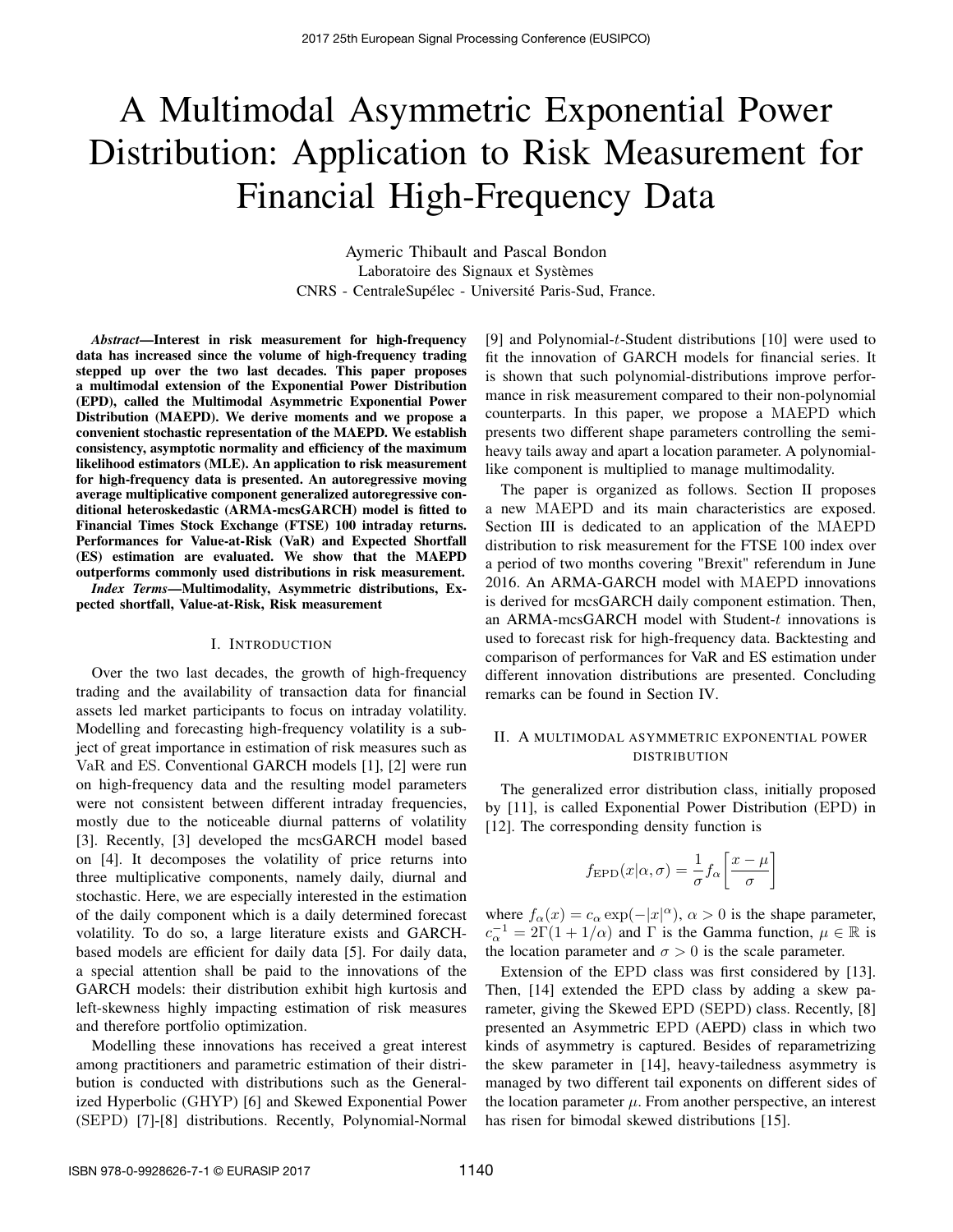# *A. Definition*

This paper extends the EPD family by following the approach in [8]. The MAEPD presents two different shape parameters  $\alpha_1$  and  $\alpha_2$  controlling the semi-heavy tails away and apart a location parameter. In [7], the asymmetry parameter  $\beta$  is defined such that the location parameter  $\mu$  is the  $\beta$ -quantile of the SEPD. This approach is here chosen. The singularity of the MAEPD is the presence of a multimodal component, which is described by the multimodality parameter δ and the mode shape parameter ν. The MAEPD density function  $f_{\text{MAEPD}}$  is given by:

$$
f_{\text{MAEPD}}(x|\eta) = (1)
$$
\n
$$
\begin{cases}\n\left(\frac{C_n(\eta)}{\sigma}\right) \left(\delta^{\nu} + \frac{1}{\nu} \left| \frac{x-\mu}{2\sigma\beta^*} \right|^{\nu}\right) \exp\left(-\frac{1}{\alpha_1} \left| \frac{x-\mu}{2\sigma\beta^*} \right|^{\alpha_1}\right), \text{if } x < \mu \\
\left(\frac{C_n(\eta)}{\sigma}\right) \left(\delta^{\nu} + \frac{1}{\nu} \left| \frac{x-\mu}{2\sigma(1-\beta^*)} \right|^{\nu}\right) \exp\left(-\frac{1}{\alpha_2} \left| \frac{x-\mu}{2\sigma(1-\beta^*)} \right|^{\alpha_2}\right), \\
\text{if } x \ge \mu\n\end{cases}
$$

where  $\eta = (\alpha_1, \alpha_2, \mu, \sigma, \beta, \delta, \nu)$ ,  $\alpha_1 > 0$  and  $\alpha_2 > 0$  are the shape parameters,  $\sigma > 0$  is the scale one,  $\beta \in (0,1)$  is the skewness parameter,  $\delta \geq 0$  and  $\nu > 0$  are, respectively, the multimodality and mode shape parameters.  $C_n(\eta)$  and  $\beta^*$ are defined as follows:  $C_n(\eta) = \beta C_0^1 + (1 - \beta)C_0^2(\alpha_2)$  and  $\beta^* = \beta C_0^1/C_n(\eta)$  where  $C_0^1 = \frac{1}{2K_0(\alpha_1)}$ ,  $C_0^2 = \frac{1}{2K_0(\alpha_2)}$  and  $K_i(\alpha) = \delta^{\nu} \alpha^{(i+1)/\alpha-1} \Gamma(\frac{1+i}{\alpha}) + \frac{1}{\nu} \alpha^{(\nu+1+i)/\alpha-1} \Gamma(\frac{1+\nu+i}{\alpha}).$ The density form (1) can be rescaled as follows:

$$
f_{\text{MAEPD}}(x|\eta) =
$$
\n
$$
\int \frac{1}{\sigma} \left( \delta^{\nu} + \frac{1}{\nu} \left| \frac{x - \mu}{2\sigma \beta C_0^1} \right|^{\nu} \right) \exp\left( -\frac{1}{\alpha_1} \left| \frac{x - \mu}{2\sigma \beta C_0^1} \right|^{\alpha_1} \right),
$$
\nif  $x < \mu$ ; (2)

$$
\begin{cases}\n\frac{1}{\sigma} \left( \delta^{\nu} + \frac{1}{\nu} \left| \frac{x - \mu}{2\sigma (1 - \beta) C_0^2} \right|^\nu \right) \exp\left( -\frac{1}{\alpha_2} \left| \frac{x - \mu}{2\sigma (1 - \beta) C_0^2} \right|^{\alpha_2} \right), \\
\text{if } x \geq \mu.\n\end{cases}
$$

The density (2) is convenient to compute the information matrix of the MLE. Figure 1 displays different plots of  $f_{\text{MAEPD}}$  for  $(\mu, \sigma) = (0, 1)$  and demonstrates its potential in accommodating shapes in terms of multimodality, skewness and kurtosis.

## *B. Properties of the MAEPD*

Assume that the random variable  $X$  follows a MAEPD. We have

$$
E(X^{k}) = \beta E(X^{k}|X < \mu) + (1 - \beta) E(X^{k}|X \ge \mu).
$$
 (3)

Using integral 3.478/1 in [16], we deduce from (2) that

$$
E(X^k|X \ge \mu) = \sum_{i=0}^k {k \choose i} \mu^{k-i} \left(\frac{(1-\beta)\sigma}{C_n(\eta)}\right)^i \frac{K_i(\alpha_2)}{K_0(\alpha_2)^{i+1}},
$$
  

$$
E(X^k|X < \mu) = \sum_{i=0}^k {k \choose i} \mu^{k-i} \left(\frac{\beta\sigma}{C_n(\eta)}\right)^i \frac{K_i(\alpha_1)}{K_0(\alpha_1)^{i+1}},
$$

and replacing in (3), we get  $E(X^k)$  for any  $k \geq 0$ . Setting  $E(X) = 0$  leads to an expression of  $\mu$  in terms of  $\eta$  and setting  $E(X^2) = 1$  gives an expression of  $\sigma$ . Replacing  $\mu$  and  $\sigma$  by these expressions in  $f_{\text{MAEPD}}$  provides a standardized

version of the MAEPD. The resulting standardized MAEPD is used for modelling the innovations of an ARMA-GARCH model and forecasting risk measures in Section III.

There are three sets  $\Theta_1$ ,  $\Theta_2$ ,  $\Theta_3$  such that:  $\eta_0 \in \Theta_1$ ,  $\eta_0 \in \Theta_2$ and  $\eta_0 \in \Theta_3$  implies that  $f_{\text{MAEPD}}(x|\eta_0)$  has respectively one, two and three modes.

The MAEPD has a stochastic representation, which is of importance for simulation and performance evaluation. For given values of parameters, generation of random numbers from the MAEPD can be done by the following algorithm. First, random numbers are drawn independently from the uniform distributions  $U_1(0,1)$  and  $U_2(0,1)$  and from the generalized gamma distribution  $W_{\alpha,q}$  with density function  $f_{GG}(x) = \frac{\alpha}{\sigma \Gamma(q/\alpha)} \left(\frac{x}{\sigma}\right)^{q-1} \exp\left(-\left(\frac{x}{\sigma}\right)^{\alpha}\right)$ . Second, the random variable Y is expressed as:

$$
Y = N(U_2, \beta)
$$
\n
$$
\left[\mu - 2\beta^* \alpha_1^{1/\alpha_1} \left( W_{\alpha 1, 1} N(U_1, \omega_1) + W_{\alpha 1, \nu+1} P(U_1, \omega_1) \right)\right]
$$
\n
$$
+ P(U_2, \beta)
$$
\n
$$
\left[\mu + 2(1 - \beta^*) \alpha_2^{1/\alpha_2} \left( W_{\alpha 2, 1} N(U_1, \omega_2) + W_{\alpha 2, \nu+1} P(U_1, \omega_2) \right)\right]
$$
\nwhere  $N(U, \omega) = \frac{\text{sign}(U - \omega) - 1}{-2}$ ,  $P(U, \omega) = \frac{\text{sign}(U - \omega) + 1}{2}$ ,  $\text{sign}(x) = +1$  if  $x > 0$  and  $\text{sign}(x) = -1$  if  $x \le 0$ ,  $\omega_1 = \frac{\delta^{\nu} \alpha_1^{1/\alpha_1 - 1} \Gamma(1/\alpha_1)}{K_0(\alpha_1)}$  and  $\omega_2 = \frac{\delta^{\nu} \alpha_2^{1/\alpha_2 - 1} \Gamma(1/\alpha_2)}{K_0(\alpha_2)}$ .

# *C. Parameter Estimation*

Let  $x_t$ ,  $t = 1, \ldots, T$  be a random sample from the MAEPD  $f(x_t|\eta)$  defined in (2). Let

$$
L = L(x_t|\eta) = \frac{|x_t - \mu|}{2\alpha_1^{1/\alpha_1} \sigma \beta C_0^1} \mathbb{1}_{\{x < \mu\}}
$$
 (5)

$$
R = R(x_t|\eta) = \frac{|x_t - \mu|}{2\alpha_2^{1/\alpha_2} \sigma (1 - \beta) C_0^2} \mathbb{1}_{\{x \ge \mu\}}
$$
(6)

Then, the log-likelihood function is expressed as  $\ln f(x_t|\eta) =$  $-\ln \sigma - L^{\alpha_1} - R^{\alpha_2} + \ln(\delta^{\nu} + \frac{\alpha_1^{1/\alpha_1}L^{\nu}}{\nu})$  $\frac{\alpha_1 L^{\nu}}{\nu}$ ) +  $\ln(\delta^{\nu} + \frac{\alpha_2^{1/\alpha_2} R^{\nu}}{\nu})$  $\frac{n}{\nu}$ )

*Theorem 1:* Let  $(X_t)$  be a MAEPD r.v. with density function  $f(x|\eta_0)$  defined in (2). We suppose that  $\eta$  lies in a parameter space  $\Theta \subset (0,\infty)^3 \times (0,1) \times (0,\infty)^2$ , where  $\Theta$ is a compact set and  $\eta_0$  is an interior point of  $\Theta$ . Then, the MLE  $\hat{\eta}$  of  $\eta_0$  verifies the following properties when  $n \to \infty$ , 1)  $\hat{\eta}_n \xrightarrow{a.s.} \eta_0$ ,

2) When  $\alpha_1, \alpha_2, \nu > 1$ ,  $n^{1/2}(\hat{\eta}_n - \eta_0) \stackrel{d}{\rightarrow} \mathcal{N}(0, \Sigma)$ , where  $\Sigma = I^{-1}(\eta_0)$  and  $I(\eta_0)$  is the Fisher information matrix. Theorem 1 provides consistent estimates of VaR and ES in

the next section.

## III. REAL DATA EXAMPLE

This section aims to evaluate the performance of risk measure estimation under unstable periods of time. Especially, we analyze the VaR and ES estimation with high-frequency FTSE data during the "Brexit" period. An ARMA-mcsGARCH model is fitted and this method requires two steps. First, we consider FTSE daily log-return  $(Y_t^d)$  from January 1, 2013 to May 14, 2016, totalling  $T^d = 850$  daily observations. An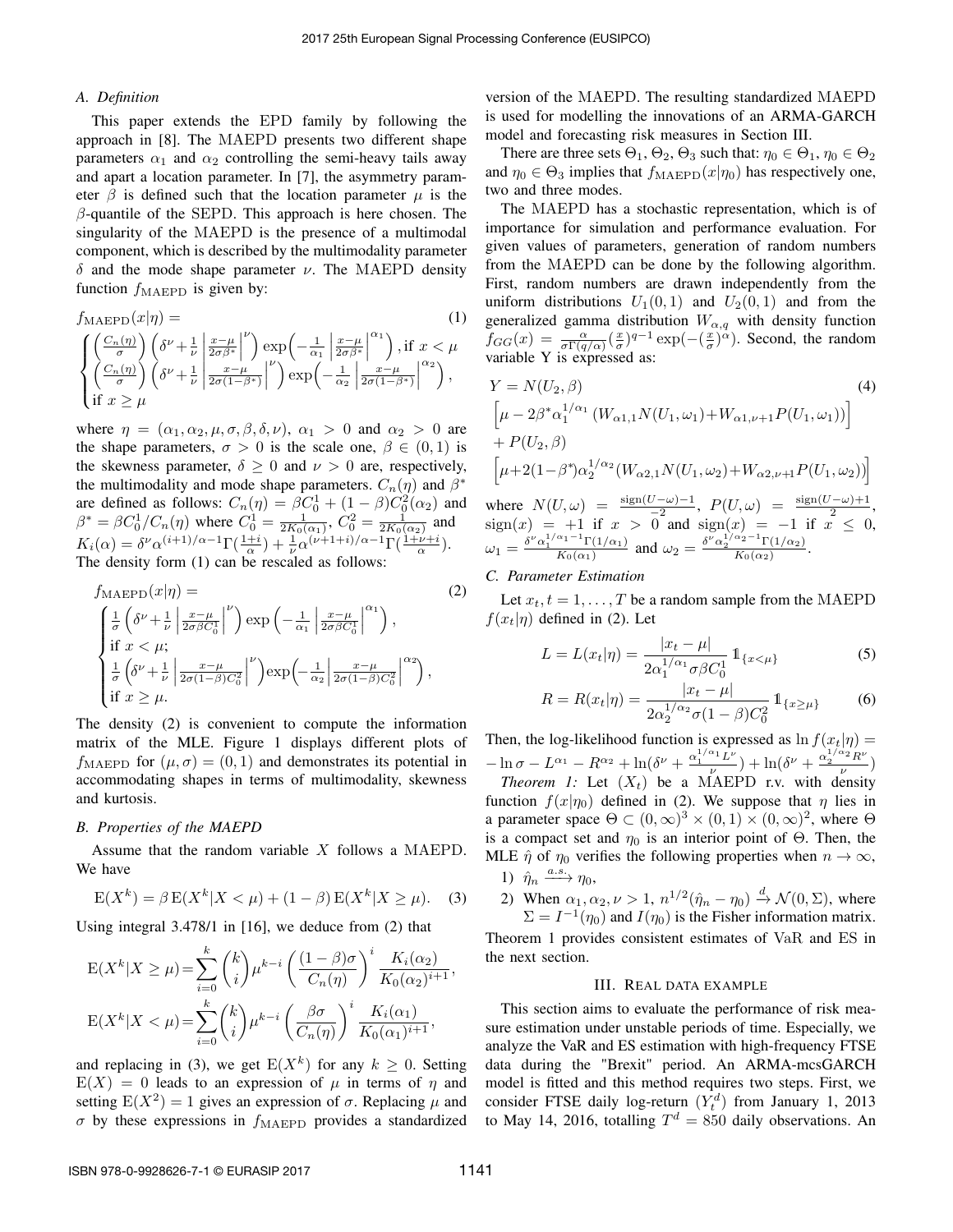ARMA-GARCH model with MAEPD innovations is fitted to the in-sample data and one-day-ahead daily volatility forecast  $\hat{\sigma}_t^d$  are computed over the out-of-sample period from May 15, 2016 to July 15, 2016 ( $F^d = 44$  forecasts). Second, 1minute FTSE returns  $(Y_{t,i}^{HF})$  follow an ARMA-mcsGARCH model for the in-sample period ( $T^{HF} = 840$  observations for each of the  $N^{HF} = 24$  days from May 15, 2016 to June 19, 2016). One minute-ahead VaR and ES are then estimated over the period from June 20, 2016 to July 15, 2016 covering the "Brexit" referendum and backtesting procedures are applied.

## *A. Model description*

 $(Y_t^d)$  is assumed to follow an ARMA $(p, q)$ -GARCH $(r, s)$ model with MAEPD innovations,

$$
Y_t^d = \sum_{i=1}^p \phi_i^d Y_{t-i}^d + X_t^d + \sum_{i=1}^q \theta_i^d X_{t-i}^d,
$$
  
\n
$$
X_t^d = \sigma_t^d \varepsilon_t^d,
$$
  
\n
$$
(\sigma_t^d)^2 = a_0 + \sum_{i=1}^r a_i (X_{t-i}^d)^2 + \sum_{i=1}^s b_i (\sigma_{t-i}^d)^2,
$$
\n(7)

where the polynomials  $\phi(z) = 1 - \phi_1^d z - \cdots - \phi_p^d z^p$  and  $\theta(z) = 1 + \theta_1^d z + \cdots + \theta_q^d z^q$  have no common zeros and neither  $\phi(z)$  nor  $\theta(z)$  has zeros in the closed unit disk  $\{z \in \mathbb{C} : |z| \leq 1\}, a_0 > 0$ , all coefficients  $(a_i, b_i)$ 's are nonnegative,  $\sum_{i=1}^{\max(r,s)} (a_i + b_i) < 1$ , and  $(\varepsilon_t^d)$  is a sequence of independent and identically distributed (iid) random variables satisfying  $E(\varepsilon_t^d) = 0$  and  $E(\varepsilon_t^d)^2 = 1$ .  $\varepsilon_t^d$  follows a standardized MAEPD distribution whose density is defined by (1). Performance of the MAEPD in modelling daily innovations  $\varepsilon_t^d$  is compared to other distributions.

We compute the Bayesian information criterion (BIC) for each ARMA $(p, q)$  model with  $0 \leq p, q \leq 6$ , and the smallest value is -5547.277 and is obtained with  $(p, q) = (2, 2)$ . In order to avoid over-parameterization, we fit a GARCH(1,1) model to  $(X_t^d)$  which is usual in the financial literature.

[3] proposes a GARCH model for high-frequency intraday financial returns called mcsGARCH. The conditional variance is specified to be a multiplicative product of daily, diurnal, and stochastic intraday volatility. Days are here indexed by  $t = 1, ..., N^{HF}$  and 1-minute intervals by  $i = 1, ..., T^{HF}$ . Under this indexation, we note  $(t, i) + j$  the jth data point following the one at indexed time  $(t, i)$ .  $(Y_{t,i}^{HF})$  is described by the following process:

$$
Y_{t,i}^{HF} = \sum_{j=1}^{l} \phi_j^{HF} Y_{(t,i)-j}^{HF} + X_{t,i}^{HF} + \sum_{j=1}^{m} \theta_j^{HF} X_{(t,i)-j}^{HF},
$$
  
\n
$$
X_{t,i}^{HF} = \sigma_t^d s_i q_{t,i} \varepsilon_{t,i}^{HF},
$$
  
\n
$$
(q_{t,i})^2 = a_0 + \sum_{j=1}^{u} a_j (X_{(t,i)-j}^{HF})^2 + \sum_{j=1}^{v} b_j (q_{(t,i)-j})^2
$$
 (8)

where  $\sigma_t^d$  is the daily volatility and is estimated by its forecast  $\hat{\sigma}_{t}^{d}$  from model (7),  $s_i$  is the diurnal volatility pattern,  $q_{t,i}$  is the intraday volatility component with  $E(q_{t,i}^2) = 1$  and  $\varepsilon_{t,i}^{HF}$ 

is an error term.  $\varepsilon_{t,i}^{HF}$  follows a Student-t distribution. Highfrequency FTSE data exhibit symmetry and its size leads us to choose a distribution with a small number of parameters. The model is estimated into two steps. First, the diurnal component  $s_i$  is estimated by

$$
\hat{s_i}^2 = \frac{1}{N^{HF}} \sum_{t=1}^{N^{HF}} \frac{(X_{t,i}^{HF})^2}{(\hat{\sigma}_t^d)^2}
$$
(9)

Second,  $z_{t,i} = \frac{X_{t,i}^{HF}}{\hat{\sigma}_t^d s_i}$  is modelled as a GARCH $(u, v)$  process where  $(u, v) = (1, 1)$ . We compute the Bayesian information criterion (BIC) for each ARMA $(l, m)$  model with  $0 \le l, m \le$ 6, and the smallest value is 208476.1 and is obtained with  $(l, m) = (3, 1)$ . The MLE of both model parameters is conducted using the source code of the R package rugarch [17].

# *B. Backtesting*

Backtesting risk measure models consists in designing statistical tests to compare actual losses and VaR or ES calculations. For each trading minute  $(t, i)$ , the value at risk Va $\mathrm{R}_{\alpha}^{t,i}$  at the probability level  $\alpha$ ,  $0 < \alpha < 1$ , is the  $\alpha$ quantile of  $(z_{t,i})$ , with a negative value corresponding to a loss. Equivalently,

$$
\Pr(z_{t,i} \le \text{VaR}_{\alpha}^{t,i}) = \alpha. \tag{10}
$$

.

.

The null hypothesis in the unconditional coverage test of Kupiec *(UC)* is that the exception rate  $\hat{\alpha}$  obtained from model (8) is equal to the true probability level  $\alpha$ , see [18]. Replacing the unknown parameters  $\eta$  by their MLE  $\hat{\eta}_T$  obtained from  $(z_{t,i})$  with  $(t, i) = (1, 1), \ldots, (N^{HF}, T^{HF})$  in the expression of Va $R_{\alpha}$ , we get Va $R_{\alpha}(\hat{\eta}_T)$  and  $\hat{\alpha}$  is estimated by  $e/n$  where  $e = \sum_{(t,i)=(N^{HF},T^{HF})+1}^{(F^d,T^{HF})} \mathbb{1}_{z_{t,i} < \text{VaR}_{\alpha}(\hat{\eta}_T)}$  and  $n = (F^d - N^{HF})T^{HF}$  is the number of out-of-sample observations. The likelihood ratio  $LR_{UC}$  is

$$
LR_{\rm UC} = -2\ln\left(\frac{(1-\alpha)^{n-e}\,\alpha^e}{(1-e/n)^{n-e}\,(e/n)^e}\right)
$$

Under the null hypothesis,  $LR_{UC}$  is asymptotically distributed with a  $\chi_1^2$  distribution.

The conditional coverage test of Christoffersen *(CC)* adds a test for independence *(ind)* to the unconditional coverage one, see [19]. The null hypothesis in the test for independence is then  $\pi_{01} = \pi_{11}$  where  $\pi_{ij}$  denotes the conditional probability of condition  $j$  assuming that condition  $i$  occurred on the previous day. Condition "1" means that an exception occurs and condition "0", no exception.  $\pi_{01}$  and  $\pi_{11}$  are estimated by

$$
\hat{\pi}_{01} = \frac{n_{01}}{n_{00} + n_{01}}, \qquad \hat{\pi}_{11} = \frac{n_{11}}{n_{10} + n_{11}}
$$

where  $n_{ij}$  denotes the number of minutes when the sequence ij occurs. The likelihood ratio  $LR_{ind}$  is

$$
LR_{ind} = -2 \ln \left( \frac{(1 - \frac{\epsilon}{n})^{n_{00} + n_{10}} \frac{\epsilon}{n}^{n_{01} + n_{11}}}{(1 - \pi_0)^{n_{00}} \pi_0^{n_{01}} (1 - \pi_1)^{n_{10}} \pi_1^{n_{11}}} \right)
$$

The quantity  $LR_{\text{CC}} = LR_{\text{UC}} + LR_{\text{ind}}$  is asymptotically distributed with a  $\chi^2$  distribution and is used to measure the conditional coverage performance of the model.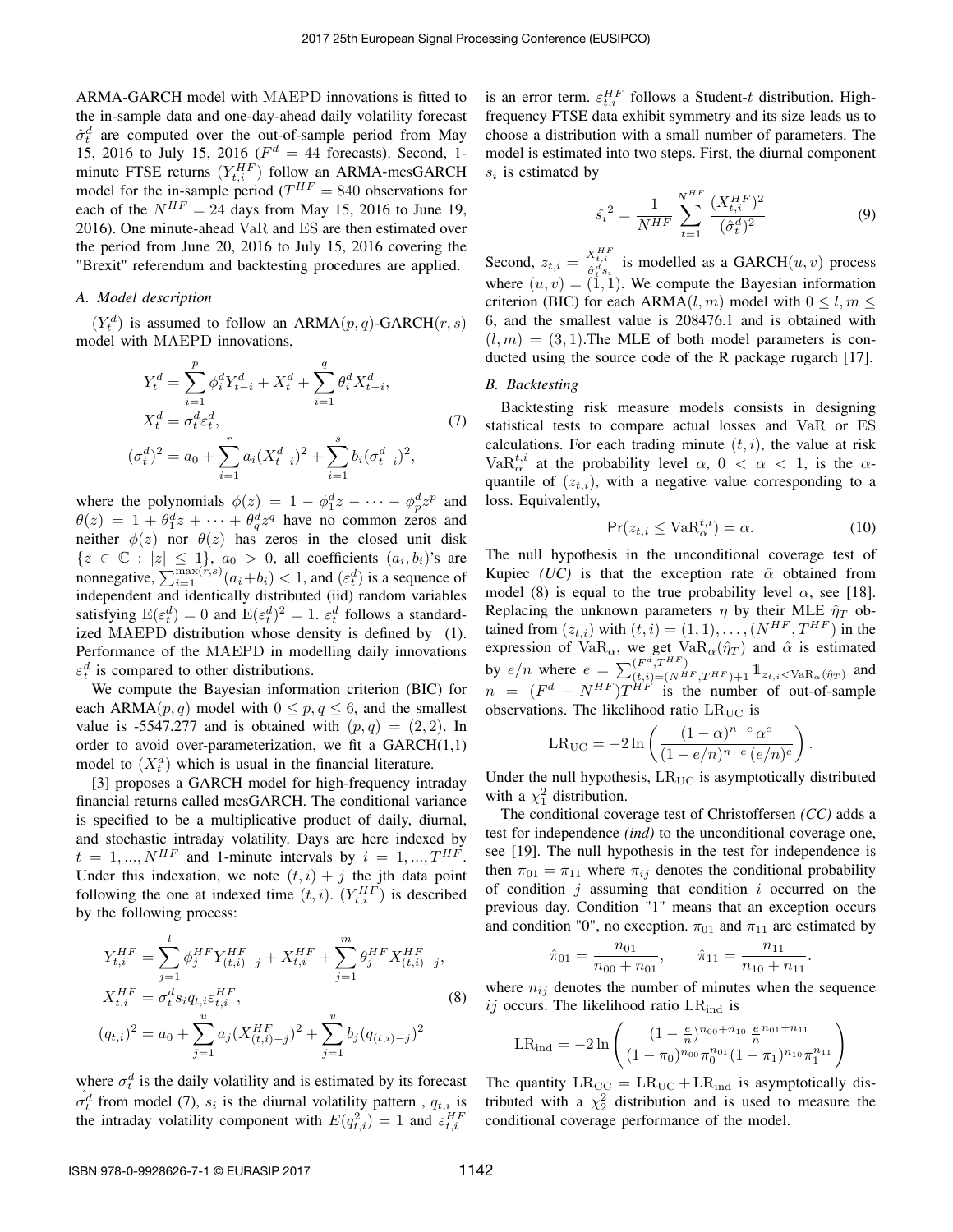The ES at the probability level  $\alpha$  is

$$
ES_{\alpha}^{t,i} = \frac{1}{\alpha} \int_0^{\alpha} \text{VaR}_p^{t,i} dp \tag{11}
$$

and coincides with the Conditional Value-at-Risk CVa $\mathrm{R}_\alpha^{t,i}$ defined by

$$
\text{CVaR}_{\alpha}^{t,i} = \text{E}[z_{t,i} \mid z_{t,i} < \text{VaR}_{\alpha}^t],\tag{12}
$$

since the MAEPD distribution is continuous, see [20].

The ES backtesting procedure is the one presented in [21]. This procedure presents a coverage test for any spectral risk measure such as ES. The null hypothesis for the Spectral Risk Measure Coverage Test is that the exception rate  $\hat{\alpha}$  obtained from model (8) is equal to the true probability level  $\alpha$ . The Z-score  $Z^n_{\text{ES}_\alpha}$  is

$$
Z^n_{\mathrm{ES}_\alpha} = \sqrt{3n} \frac{2 \overline{X}^n_{\mathrm{ES}_\alpha} - \alpha}{\sqrt{\alpha(4 - 3\alpha)}}.
$$

where

$$
\overline{X}_{\text{ES}_{\alpha}}^{n} = \frac{1}{n} \sum_{(t,i)=(N^{HF},T^{HF})+1}^{(F^{d},T^{HF})} \frac{1}{\alpha} \int_{0}^{\alpha} 1_{\{z_{t,i} \leq \text{VaR}_{p}(\hat{\eta}_{T})\}} dp.
$$

Under the null hypothesis,  $Z_{\text{ES}_\alpha}^n$  is asymptotically distributed with a normal distribution.

The three above-mentioned backtests are conducted to evaluate the performance of the MAEPD in estimating the daily volatility component in model (8). To do so, both model (7) and (8) are refitted every day. The likelihood ratios  $LR_{\text{UC}}$ and LR<sub>CC</sub> and the Z-score  $Z_{\text{ES}_\alpha}^n$  are displayed in Table I. Other distributions commonly used in finance -namely GHYP, Skewed Student-t (SSTD) and Skewed Generalized Error (SGED) Distributions- can describe  $\varepsilon_t^d$  in (7) and enable to compare the performance of the model depending on the innovations. We rank the performance of the models according to their Z-score/Likelihood Ratio and the closest Zscore/Likelihood Ratio to zero corresponds to the best model.

TABLE I: Backtesting VaR and ES for the MAEPD, GHYP, SSTD and SGED distributions.

| Dist        | Score                      | $VaR_{1\%}$ | $VaR_{2.5\%}$ | $ES_{1\%}$ | $ES_{2.5\%}$ |
|-------------|----------------------------|-------------|---------------|------------|--------------|
| <b>MAEP</b> | $LR_{UC}$                  | 0.479       | 0.409         |            |              |
|             | $LR_{\rm CC}$              | 2.366       | 5.245         |            |              |
|             | $Z^n_\mathrm{ES_\alpha}$   |             |               | $2.005*$   | 1.191        |
| <b>GHYP</b> | $LR_{UC}$                  | 0.846       | 0.543         |            |              |
|             | $LR_{CC}$                  | $6.511*$    | $6.403*$      |            |              |
|             | $Z^n_{\mathrm{ES}_\alpha}$ |             |               | $2.106*$   | 1.245        |
| <b>SSTD</b> | $LR_{UC}$                  | 0.479       | 0.543         |            |              |
|             | $LR_{CC}$                  | 4.184       | $6.403*$      |            |              |
|             | $Z^n_{\mathrm{ES}_\alpha}$ |             |               | $2.08*$    | 1.252        |
| SGED        | $LR_{UC}$                  | 0.991       | 0.409         |            |              |
|             | $LR_{\rm CC}$              | 4.412       | 5.245         |            |              |
|             | $Z^n_{\mathrm{ES}_c}$      |             |               | $2.149*$   | 1.29         |

\* Rejection at the 5% significance level.

The MAEPD distribution shows the best performance in terms of ES and VaR estimation compared to commonly used distributions in risk measurement in this unstable context. For the MAEPD, only the hypothesis for  $ES_{1\%}$  estimation is rejected at the 5% significance level.

## IV. CONCLUSION

The paper aimed to define a multimodal extension of the EPD, the MAEPD. We derive moments and we propose a convenient stochastic representation of the MAEPD. We establish consistency, asymptotic normality and efficiency of the MLE. An application to risk measurement for high-frequency data is given and time series analysis through the mcsGARCH model exhibit good performance.

#### **REFERENCES**

- [1] R. F. Engle, "Autoregressive conditional heteroscedasticity with estimates of the variance of United Kingdom inflation," *Econometrica*, vol. 50, no. 4, pp. 987–1007, 1982.
- [2] T. Bollerslev, "Generalized autoregressive conditional heteroskedasticity," *J. Econometrics*, vol. 31, no. 3, pp. 307–327, 1986.
- [3] R. F. Engle and M. E. Sokalska, "Forecasting intraday volatility in the us equity market. multiplicative component garch," *Journal of Financial Econometrics*, vol. 10, no. 1, pp. 54–83, 2012.
- [4] T. G. Andersen and T. Bollerslev, "Intraday periodicity and volatility persistence in financial markets," *Journal of Empirical Finance*, vol. 4, no. 2âÅ Ş3, pp. 115 - 158, 1997.
- [5] R. S. Tsay, *Analysis of financial time series*, Wiley series in probability and statistics. Wiley-Interscience, Hoboken (N.J.), 2005.
- [6] C.-K. Huang, K. Chinhamu, C.-S. Huang, and J. Hammujuddy, "Generalized hyperbolic distributions and value-at-risk estimation for the south african mining index," *International Business and Economics Research Journal (IBER)*, vol. 13, no. 2, 2014.
- [7] I. Komunjer, "Asymmetric power distribution: theory and applications to risk measurement," *J. Appl. Econometrics*, vol. 22, no. 5, pp. 891–921, 2007.
- [8] D. Zhu and V. Zinde-Walsh, "Properties and estimation of asymmetric exponential power distribution," *Journal of Econometrics*, vol. 148, no. 1, pp. 86 – 99, 2009.
- [9] H. Li and A. Melnikov, "Polynomial extensions of distributions and their applications in actuarial and financial modeling," *Insurance: Mathematics and Economics*, vol. 55, pp. 250 – 260, 2014.
- [10] H. Li and A. Melnikov, "On polynomial extension of t-distribution and its financial applications," *Risk and Decision Analysis*, vol. 4, no. 4, pp. 255 – 266, 2013.
- [11] M. T. Subbotin, "On the law of frequency of error," *Mat. Sb.*, vol. 31, no. 2, pp. 296–301, 1923.
- [12] G. E. P. Box and G. C. Tiao, *Bayesian inference in statistical analysis*, Addison-Wesley, Reading MA, 1973.
- [13] A. Azzalini, "A class of distributions which includes the normal ones," *Scand. J. Statist.*, vol. 12, no. 2, pp. 171–178, 1985.
- [14] C. Fernández, J. Osiewalski, and M. F. J. Steel, "Modeling and inference with v-spherical distributions," *J. Amer. Statist. Assoc.*, vol. 90, no. 432, pp. 1331–1340, 1995.
- [15] M. N. Çankaya, Y. M. Bulut, F. Z. Doğru, and O. Arslan, "A Bimodal Extension of the Generalized Gamma Distribution," *Revista Colombiana de EstadÂ*■stica, vol. 38, no. 2, pp. 371–384, 2015.
- [16] I. S. Gradshteyn and I. M. Ryzhik (Editors), *Table of integrals, series, and products*, Elsevier/Academic Press, Amsterdam, seventh edition, 2007.
- [17] A. Ghalanos, *rugarch: Univariate GARCH models.*, 2015, R package version 1.3-6.
- [18] P. Kupiec, "Techniques for verifying the accuracy of risk measurement models," Finance and Economics Discussion Series 95-24, Board of Governors of the Federal Reserve System (U.S.), 1995.
- [19] P. Christoffersen, "Evaluating interval forecasts," *International Economic Review*, vol. 39, no. 4, pp. 841–62, 1998.